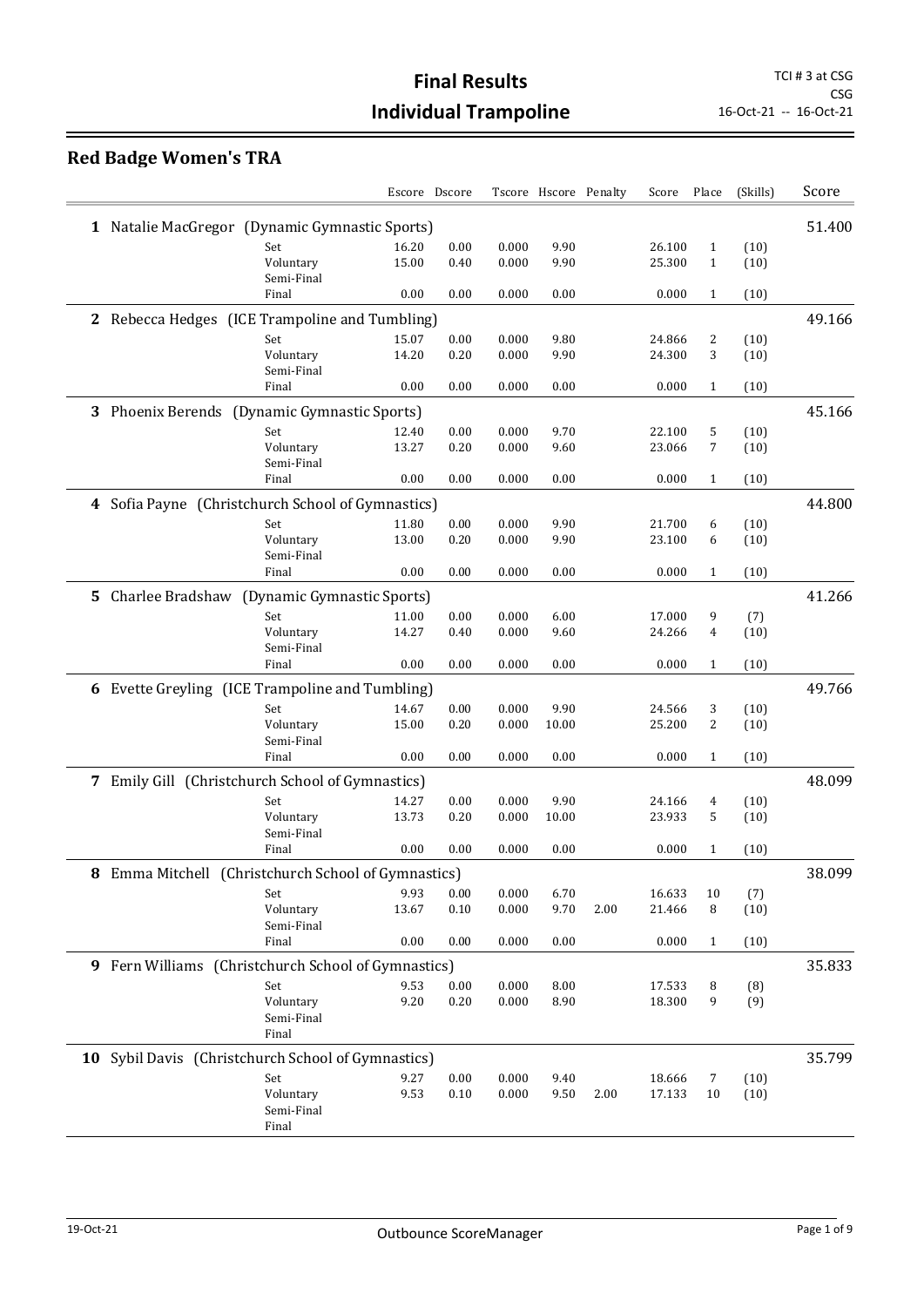$\overline{\phantom{0}}$ 

# **Red Badge Women's TRA**

|                          | Escore                                 | Dscore |                          |                | Tscore Hscore Penalty | Score                       | Place | (Skills)                               | Score |
|--------------------------|----------------------------------------|--------|--------------------------|----------------|-----------------------|-----------------------------|-------|----------------------------------------|-------|
| <b>Judging Panels:</b>   |                                        |        |                          |                |                       |                             |       |                                        |       |
| <b>Qualifying Round</b>  |                                        |        | Final Round              |                |                       |                             |       |                                        |       |
| Chair of Panel           | Madaline Davidson (Olympia)            |        |                          | Chair of Panel |                       | Madaline Davidson (Olympia) |       |                                        |       |
| Execution Judge 1        | Cleo Pearce (CSG)                      |        | <b>Execution Judge 1</b> |                |                       | Cleo Pearce (CSG)           |       |                                        |       |
| <b>Execution Judge 2</b> | Mel (ICE)                              |        | <b>Execution Judge 2</b> |                |                       | Mel (ICE)                   |       |                                        |       |
| Execution Judge 3        | Stacey Judd (Dynamic Gymnastic Sports) |        | <b>Execution Judge 3</b> |                |                       |                             |       | Stacey Judd (Dynamic Gymnastic Sports) |       |
| Displacement Judge 1     | Grant Lucas (ICE)                      |        | Displacement Judge 1     |                |                       | Grant Lucas (ICE)           |       |                                        |       |
| Difficulty Judge 1       | Madaline Davidson (Olympia)            |        | Difficulty Judge 1       |                |                       | Madaline Davidson (Olympia) |       |                                        |       |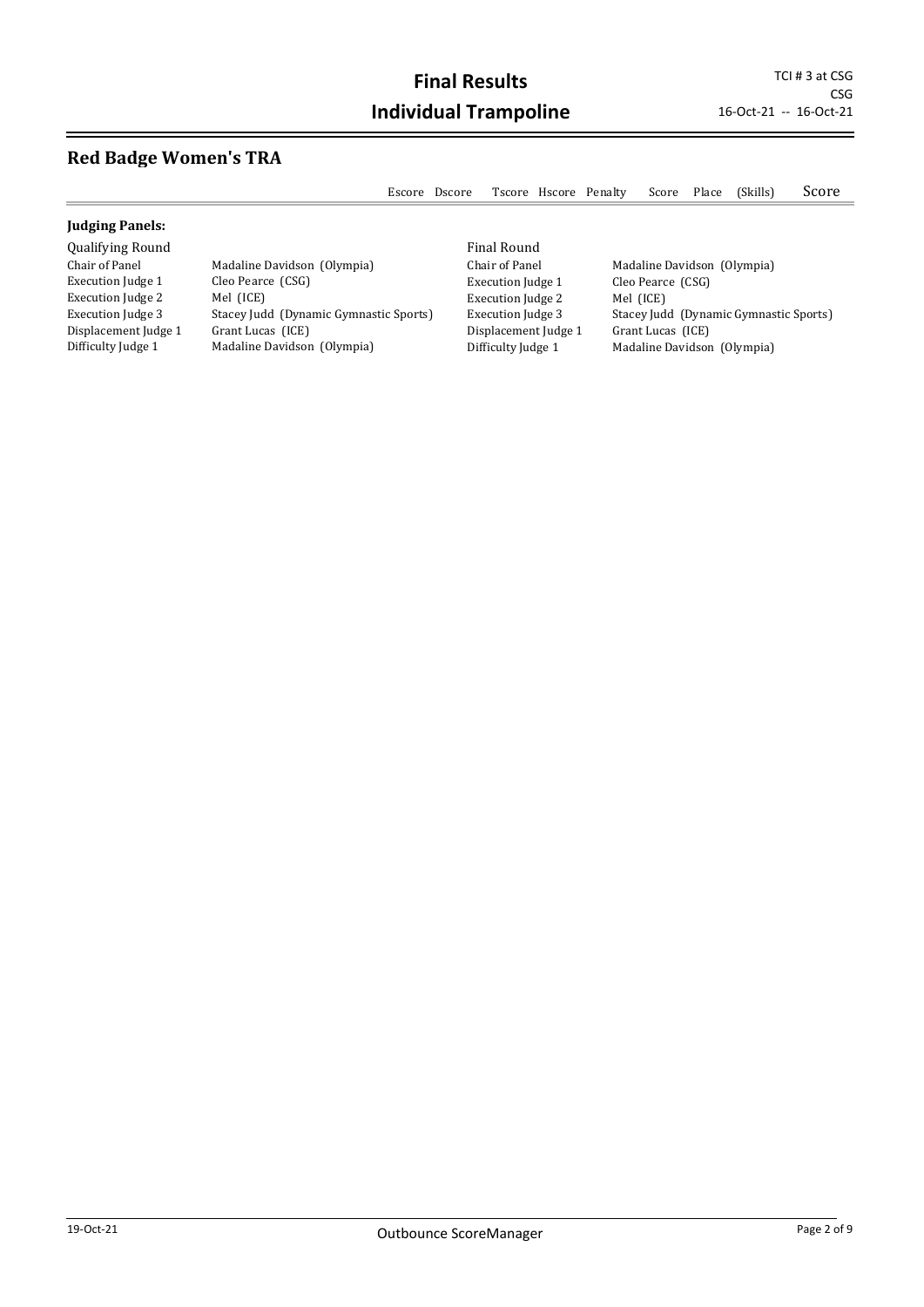# **Red Badge Men's TRA**

|                                                        |       | Escore Dscore |       |       | Tscore Hscore Penalty | Score  | Place        | (Skills) | Score  |
|--------------------------------------------------------|-------|---------------|-------|-------|-----------------------|--------|--------------|----------|--------|
| 1 Jonathon Madd (ICE Trampoline and Tumbling)          |       |               |       |       |                       |        |              |          | 47.100 |
| Set                                                    | 14.20 | 0.00          | 0.000 | 9.80  |                       | 24.000 | 2            | (10)     |        |
| Voluntary<br>Semi-Final                                | 13.20 | 0.20          | 0.000 | 9.70  |                       | 23.100 | 2            | (10)     |        |
| Final                                                  | 0.00  | 0.00          | 0.000 | 0.00  |                       | 0.000  | 1            | (10)     |        |
| 2 Jordan Mkwananzi (Christchurch School of Gymnastics) |       |               |       |       |                       |        |              |          |        |
| Set                                                    | 14.33 | 0.00          | 0.000 | 10.00 |                       | 24.333 | 1            | (10)     |        |
| Voluntary<br>Semi-Final                                | 14.40 | 0.20          | 0.000 | 9.90  |                       | 24.500 | $\mathbf{1}$ | (10)     |        |
| Final                                                  | 0.00  | 0.00          | 0.000 | 0.00  |                       | 0.000  | 1            | (10)     |        |
| 3 Austin Hawke (Christchurch School of Gymnastics)     |       |               |       |       |                       |        |              |          | 22.066 |
| Set                                                    | 6.27  | 0.00          | 0.000 | 4.80  |                       | 11.066 | 3            | (5)      |        |
| Voluntary                                              | 6.20  | 0.00          | 0.000 | 4.80  |                       | 11.000 | 3            | (5)      |        |
| Semi-Final                                             |       |               |       |       |                       |        |              |          |        |
| Final                                                  | 0.00  | 0.00          | 0.000 | 0.00  |                       | 0.000  | 1            | (10)     |        |
| <b>Judging Panels:</b>                                 |       |               |       |       |                       |        |              |          |        |

|                                        | <b>Final Round</b>       |                                        |
|----------------------------------------|--------------------------|----------------------------------------|
| Madaline Davidson (Olympia)            | Chair of Panel           | Madaline Davidson (Olympia)            |
| Cleo Pearce (CSG)                      | <b>Execution Judge 1</b> | Cleo Pearce (CSG)                      |
| Mel (ICE)                              | <b>Execution Judge 2</b> | Mel (ICE)                              |
| Stacey Judd (Dynamic Gymnastic Sports) | Execution Judge 3        | Stacey Judd (Dynamic Gymnastic Sports) |
| Grant Lucas (ICE)                      | Displacement Judge 1     | Grant Lucas (ICE)                      |
| Madaline Davidson (Olympia)            | Difficulty Judge 1       | Madaline Davidson (Olympia)            |
|                                        |                          |                                        |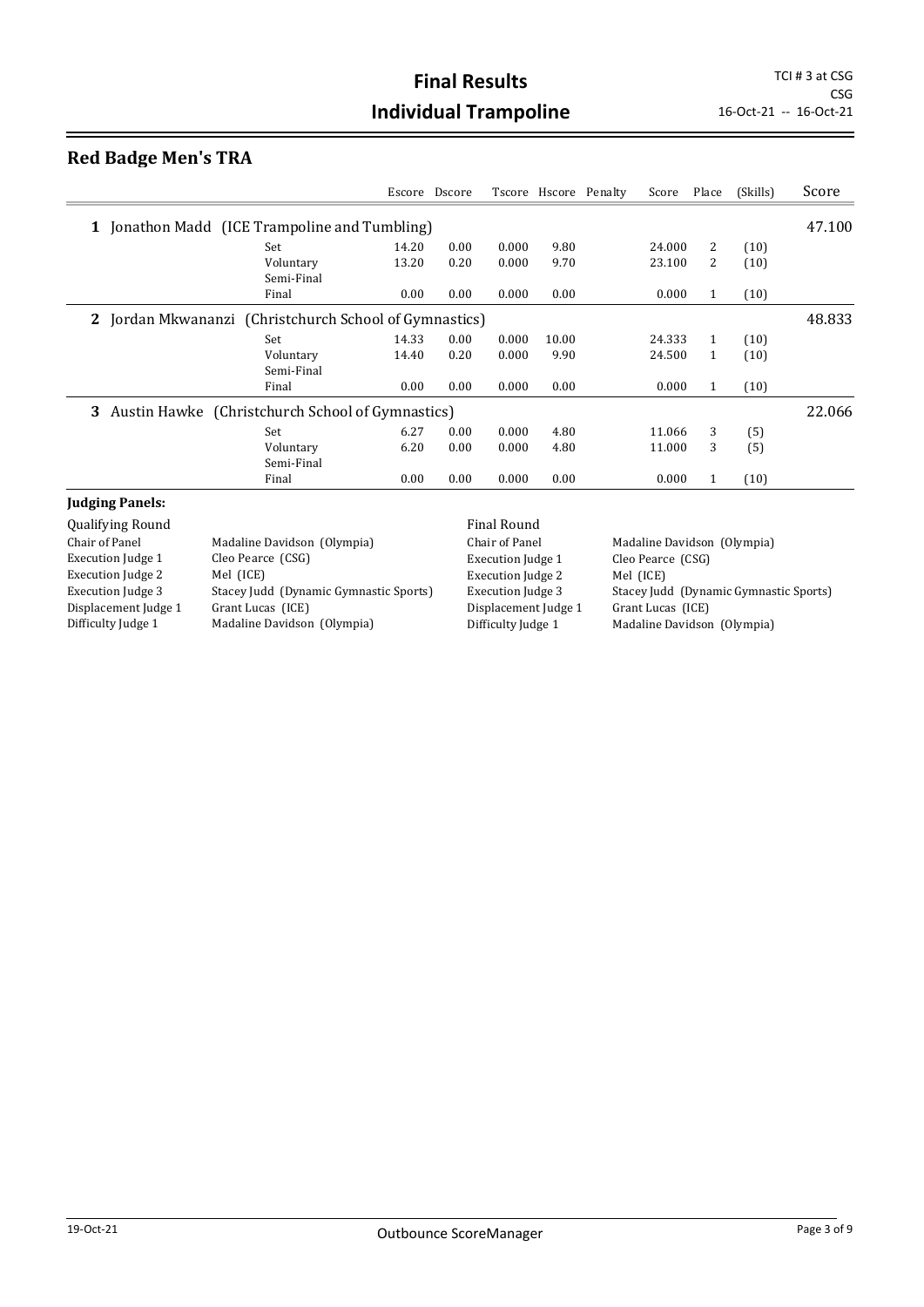# **Final Results** TCI # 3 at CSG **Individual Trampoline** 16-Oct-21 -- 16-Oct-21

#### **Blue Badge Women's TRA**

|                                                                    |       | Escore Dscore |                    | Tscore Hscore Penalty |      | Score  | Place          | (Skills) | Score  |
|--------------------------------------------------------------------|-------|---------------|--------------------|-----------------------|------|--------|----------------|----------|--------|
| Karia Kundycki (Christchurch School of Gymnastics)<br>$\mathbf{1}$ |       |               |                    |                       |      |        |                |          | 50.932 |
| Set                                                                | 14.67 | 0.00          | 0.000              | 9.90                  |      | 24.566 | 4              | (10)     |        |
| Voluntary<br>Semi-Final                                            | 15.87 | 0.70          | 0.000              | 9.80                  |      | 26.366 | $\mathbf{1}$   | (10)     |        |
| Final                                                              | 0.00  | 0.00          | 0.000              | 0.00                  |      | 0.000  | $\mathbf{1}$   | (10)     |        |
| 2 Kamryn-Jae Crouch (Olympia Gymnastic Sports)                     |       |               |                    |                       |      |        |                |          | 50.466 |
| Set                                                                | 14.93 | 0.00          | 0.000              | 10.00                 |      | 24.933 | 3              | (10)     |        |
| Voluntary                                                          | 14.93 | 0.70          | 0.000              | 9.90                  |      | 25.533 | 2              | (10)     |        |
| Semi-Final                                                         |       |               |                    |                       |      |        |                | (10)     |        |
| Final                                                              | 0.00  | 0.00          | 0.000              | 0.00                  |      | 0.000  | $\mathbf{1}$   | (10)     |        |
| 3 Iona Docherty (Olympia Gymnastic Sports)                         |       |               |                    |                       |      |        |                |          | 49.299 |
| Set                                                                | 16.07 | 0.00          | 0.000              | 9.80                  |      | 25.866 | $\mathbf{1}$   | (10)     |        |
| Voluntary                                                          | 13.93 | 0.50          | 0.000              | 9.00                  |      | 23.433 | 5              | (9)      |        |
| Semi-Final                                                         |       |               |                    |                       |      |        |                | (10)     |        |
| Final                                                              | 0.00  | 0.00          | 0.000              | 0.00                  |      | 0.000  | $\mathbf{1}$   | (10)     |        |
| 4 Kiera Milnthorpe (Christchurch School of Gymnastics)             |       |               |                    |                       |      |        |                |          | 49.032 |
| Set                                                                | 15.67 | 0.00          | 0.000              | 9.90                  |      | 25.566 | 2              | (10)     |        |
| Voluntary                                                          | 13.87 | 0.60          | 0.000              | 9.00                  |      | 23.466 | $\overline{4}$ | (9)      |        |
| Semi-Final                                                         |       |               |                    |                       |      |        |                |          |        |
| Final                                                              | 0.00  | 0.00          | 0.000              | 0.00                  |      | 0.000  | $\mathbf{1}$   | (10)     |        |
| Emily Swallow (Christchurch School of Gymnastics)<br>5.            |       |               |                    |                       |      |        |                |          | 46.533 |
| Set                                                                | 13.80 | 0.00          | 0.000              | 9.30                  |      | 23.100 | 5              | (10)     |        |
| Voluntary                                                          | 12.93 | 0.70          | 0.000              | 9.80                  |      | 23.433 | 6              | (10)     |        |
| Semi-Final                                                         |       |               |                    |                       |      |        |                |          |        |
| Final                                                              | 0.00  | 0.00          | 0.000              | 0.00                  |      | 0.000  | $\mathbf{1}$   | (10)     |        |
| Emily Snowdon (West Melton Gymnastics)<br>6                        |       |               |                    |                       |      |        |                |          | 46.033 |
| Set                                                                | 14.80 | 0.00          | 0.000              | 9.70                  | 2.00 | 22.500 | 6              | (10)     |        |
| Voluntary                                                          | 14.33 | 0.60          | 0.000              | 8.60                  |      | 23.533 | 3              | (9)      |        |
| Semi-Final                                                         |       |               |                    |                       |      |        |                |          |        |
| Final                                                              | 0.00  | 0.00          | 0.000              | 0.00                  |      | 0.000  | $\mathbf{1}$   | (10)     |        |
| <b>Judging Panels:</b>                                             |       |               |                    |                       |      |        |                |          |        |
| <b>Oualifying Round</b>                                            |       |               | <b>Final Round</b> |                       |      |        |                |          |        |

| $9.00117$ , $1.17$ , $1.00011$ |                                        |
|--------------------------------|----------------------------------------|
| Chair of Panel                 | Madaline Davidson (Olympia)            |
| Execution Judge 1              | Cleo Pearce (CSG)                      |
| <b>Execution Judge 2</b>       | Mel (ICE)                              |
| <b>Execution Judge 3</b>       | Stacey Judd (Dynamic Gymnastic Sports) |
| Displacement Judge 1           | Grant Lucas (ICE)                      |
| Difficulty Judge 1             | Madaline Davidson (Olympia)            |
|                                |                                        |

Execution Judge 1 Cleo Pearce (CSG) Execution Judge 2 Mel (ICE)<br>Execution Judge 3 Stacey Jud Displacement Judge 1 Grant Lucas (ICE)

Chair of Panel Madaline Davidson (Olympia) Stacey Judd (Dynamic Gymnastic Sports) Difficulty Judge 1 Madaline Davidson (Olympia)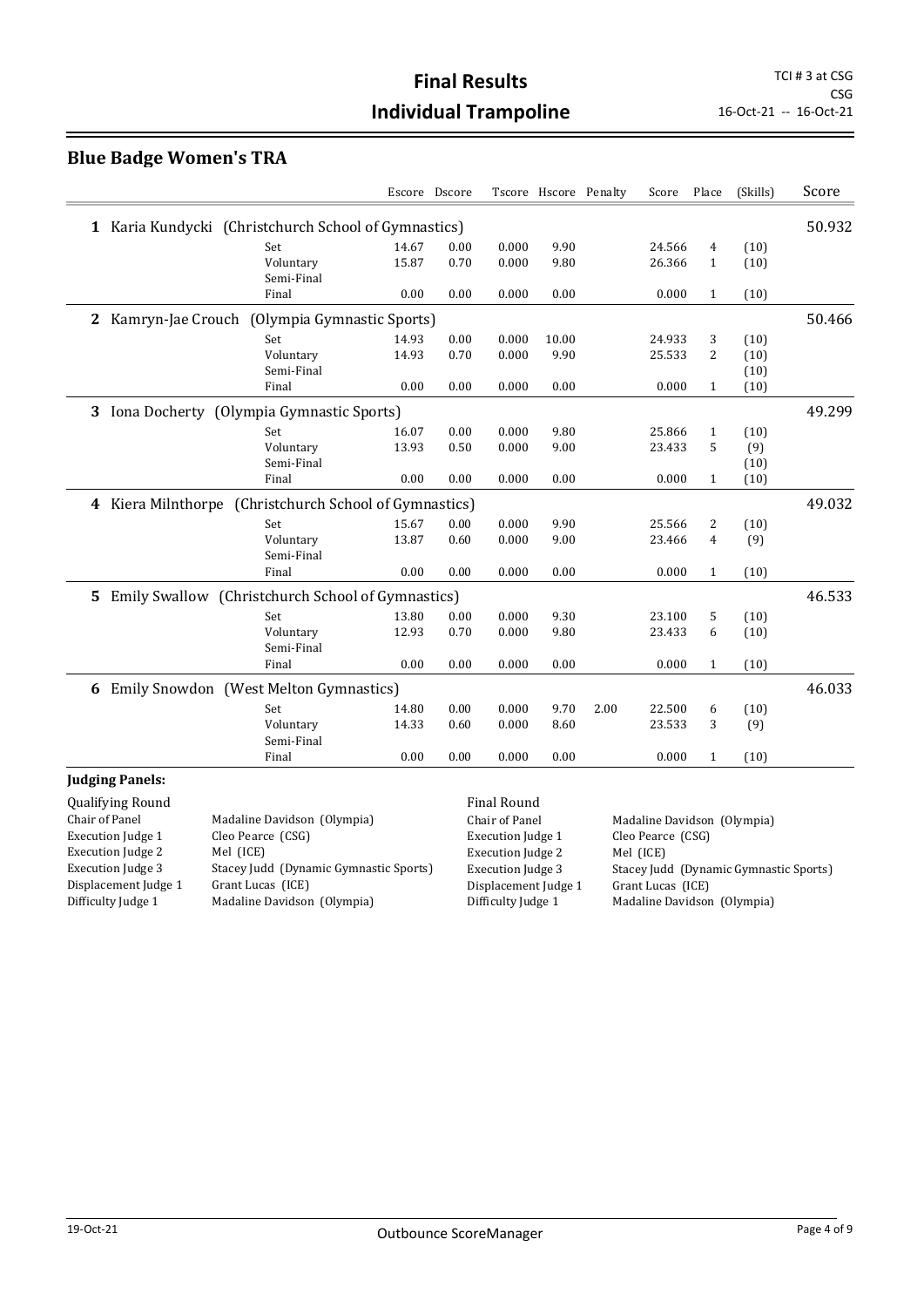# **Blue Badge Men's TRA**

|                                                    | Escore | Dscore |       |      | Tscore Hscore Penalty | Score  | Place        | (Skills) | Score  |
|----------------------------------------------------|--------|--------|-------|------|-----------------------|--------|--------------|----------|--------|
| Deklan Payne (ICE Trampoline and Tumbling)<br>1    |        |        |       |      |                       |        |              |          | 48.166 |
| Set                                                | 13.93  | 0.00   | 0.000 | 9.90 |                       | 23.833 | $\mathbf{1}$ | (10)     |        |
| Voluntary<br>Semi-Final                            | 13.73  | 0.70   | 0.000 | 9.90 |                       | 24.333 | $\mathbf{1}$ | (10)     |        |
| Final                                              | 0.00   | 0.00   | 0.000 | 0.00 |                       | 0.000  | 1            | (10)     |        |
| Tamati Te Awa (ICE Trampoline and Tumbling)<br>2   |        |        |       |      |                       |        |              |          | 34.899 |
| Set                                                | 7.93   | 0.00   | 0.000 | 9.20 |                       | 17.133 | 2            | (10)     |        |
| Voluntary<br>Semi-Final                            | 9.47   | 0.60   | 0.000 | 9.70 | 2.00                  | 17.766 | 2            | (10)     |        |
| Final                                              | 0.00   | 0.00   | 0.000 | 0.00 |                       | 0.000  | $\mathbf{1}$ | (10)     |        |
| [ye Pryce (Christchurch School of Gymnastics)<br>3 |        |        |       |      |                       |        |              |          | 31.766 |
| Set                                                | 14.33  | 0.00   | 0.000 | 1.00 |                       | 15.333 | 3            | (10)     |        |
| Voluntary<br>Semi-Final                            | 14.73  | 0.70   | 0.000 | 1.00 |                       | 16.433 | 3            | (10)     |        |
| Final                                              | 0.00   | 0.00   | 0.000 | 0.00 |                       | 0.000  | 1            | (10)     |        |
| Indoing Danoler                                    |        |        |       |      |                       |        |              |          |        |

# **Judging Panels:**<br>Qualifying Round

|                                        | <b>Final Round</b>       |                                        |
|----------------------------------------|--------------------------|----------------------------------------|
| Madaline Davidson (Olympia)            | Chair of Panel           | Madaline Davidson (Olympia)            |
| Cleo Pearce (CSG)                      | <b>Execution Judge 1</b> | Cleo Pearce (CSG)                      |
| Mel (ICE)                              | <b>Execution Judge 2</b> | Mel (ICE)                              |
| Stacey Judd (Dynamic Gymnastic Sports) | <b>Execution Judge 3</b> | Stacey Judd (Dynamic Gymnastic Sports) |
| Grant Lucas (ICE)                      | Displacement Judge 1     | Grant Lucas (ICE)                      |
| Madaline Davidson (Olympia)            | Difficulty Judge 1       | Madaline Davidson (Olympia)            |
|                                        |                          |                                        |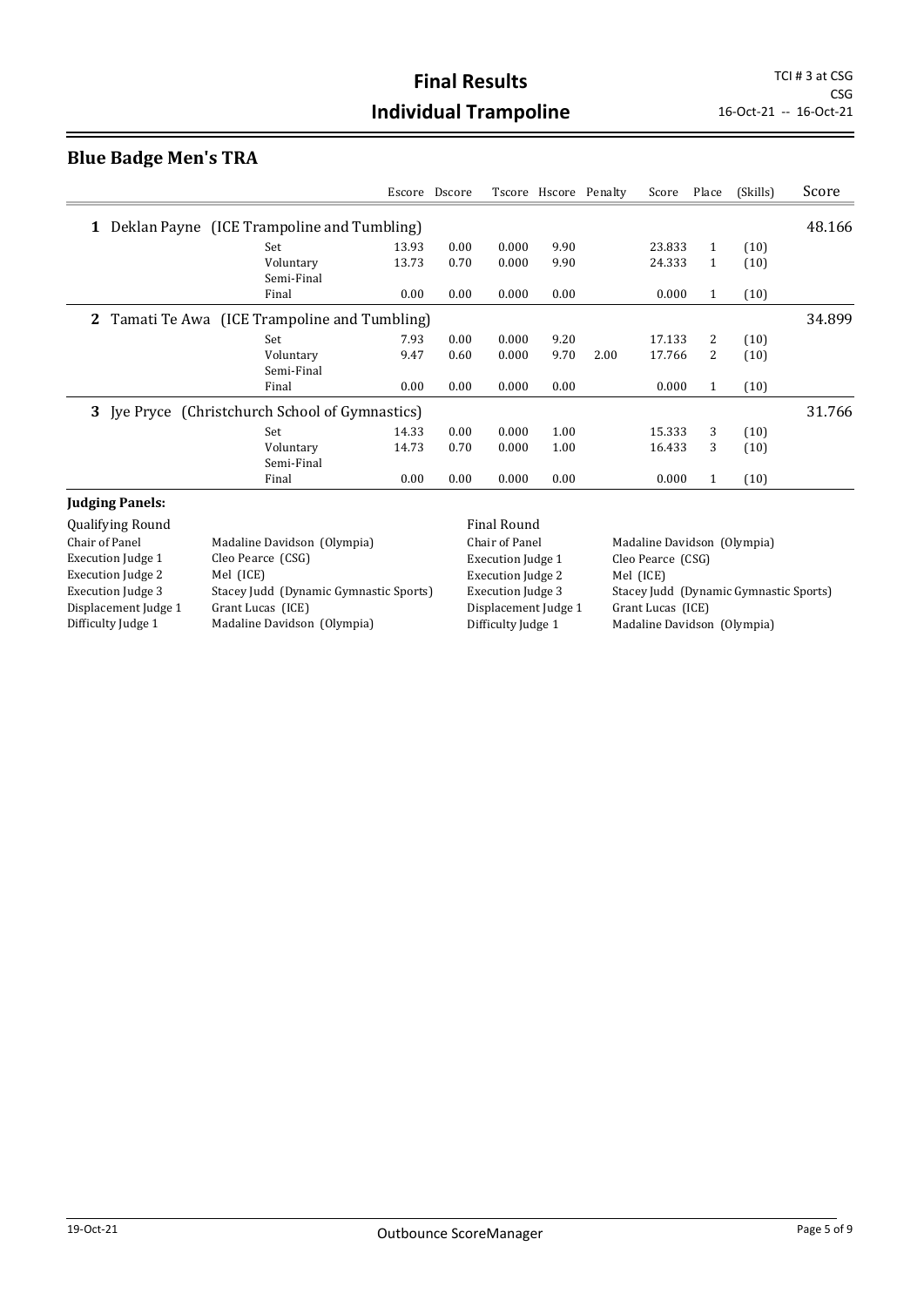# **Green Badge Women's TRA**

|                                                        |       | Escore Dscore |       |       | Tscore Hscore Penalty | Score  | Place        | (Skills) | Score  |
|--------------------------------------------------------|-------|---------------|-------|-------|-----------------------|--------|--------------|----------|--------|
| 1 Laura Stanley (Dynamic Gymnastic Sports)             |       |               |       |       |                       |        |              |          | 54.033 |
| Set                                                    | 16.60 | 0.00          | 0.000 | 9.90  |                       | 26.500 | $\mathbf{1}$ | (10)     |        |
| Voluntary                                              | 16.33 | 1.20          | 0.000 | 10.00 |                       | 27.533 | $\mathbf{1}$ | (10)     |        |
| Semi-Final                                             |       |               |       |       |                       |        |              |          |        |
| Final                                                  | 0.00  | 0.00          | 0.000 | 0.00  |                       | 0.000  | $\mathbf{1}$ | (10)     |        |
| 2 Zoe Clarke (ICE Trampoline and Tumbling)             |       |               |       |       |                       |        |              |          | 53.199 |
| Set                                                    | 16.33 | 0.00          | 0.000 | 9.90  |                       | 26.233 | 2            | (10)     |        |
| Voluntary                                              | 15.87 | 1.30          | 0.000 | 9.80  |                       | 26.966 | 2            | (10)     |        |
| Semi-Final                                             |       |               |       |       |                       |        |              |          |        |
| Final                                                  | 0.00  | 0.00          | 0.000 | 0.00  |                       | 0.000  | $\mathbf{1}$ | (10)     |        |
| 3 Henrietta MacMillan<br>(ICE Trampoline and Tumbling) |       |               |       |       |                       |        |              |          | 52.266 |
| Set                                                    | 15.73 | 0.00          | 0.000 | 9.70  |                       | 25.433 | 3            | (10)     |        |
| Voluntary                                              | 15.93 | 1.20          | 0.000 | 9.70  |                       | 26.833 | 4            | (10)     |        |
| Semi-Final                                             |       |               |       |       |                       |        |              |          |        |
| Final                                                  | 0.00  | 0.00          | 0.000 | 0.00  |                       | 0.000  | $\mathbf{1}$ | (10)     |        |
| 4 Naya Milnthorpe (Christchurch School of Gymnastics)  |       |               |       |       |                       |        |              |          | 51.933 |
| Set                                                    | 15.73 | 0.00          | 0.000 | 9.30  |                       | 25.033 | 4            | (10)     |        |
| Voluntary                                              | 16.00 | 1.20          | 0.000 | 9.70  |                       | 26.900 | 3            | (10)     |        |
| Semi-Final                                             |       |               |       |       |                       |        |              |          |        |
| Final                                                  | 0.00  | 0.00          | 0.000 | 0.00  |                       | 0.000  | $\mathbf{1}$ | (10)     |        |
| 5 Sammie Knight (Christchurch School of Gymnastics)    |       |               |       |       |                       |        |              |          | 49.932 |
| Set                                                    | 14.87 | 0.00          | 0.000 | 9.70  |                       | 24.566 | 5            | (10)     |        |
| Voluntary                                              | 14.67 | 1.20          | 0.000 | 9.50  |                       | 25.366 | 5            | (10)     |        |
| Semi-Final                                             |       |               |       |       |                       |        |              |          |        |
| Final                                                  | 0.00  | 0.00          | 0.000 | 0.00  |                       | 0.000  | $\mathbf{1}$ | (10)     |        |
| 6 Sophie Newlove (Christchurch School of Gymnastics)   |       |               |       |       |                       |        |              |          | 49.133 |
| Set                                                    | 14.40 | 0.00          | 0.000 | 9.40  |                       | 23.800 | 7            | (10)     |        |
| Voluntary                                              | 14.53 | 1.20          | 0.000 | 9.60  |                       | 25.333 | 6            | (10)     |        |
| Semi-Final                                             |       |               |       |       |                       |        |              |          |        |
| Final                                                  | 0.00  | 0.00          | 0.000 | 0.00  |                       | 0.000  | $\mathbf{1}$ | (10)     |        |
| 7 Electra Sinkovich (ICE Trampoline and Tumbling)      |       |               |       |       |                       |        |              |          | 48.932 |
| Set                                                    | 14.87 | 0.00          | 0.000 | 9.00  |                       | 23.866 | 6            | (10)     |        |
| Voluntary                                              | 14.27 | 1.20          | 0.000 | 9.60  |                       | 25.066 | 7            | (10)     |        |
| Semi-Final                                             |       |               |       |       |                       |        |              |          |        |
| Final                                                  | 0.00  | 0.00          | 0.000 | 0.00  |                       | 0.000  | $\mathbf{1}$ | (10)     |        |

#### **Judging Panels:**

| <b>Qualifying Round</b>  |                                        | Final Round              |                                        |
|--------------------------|----------------------------------------|--------------------------|----------------------------------------|
| Chair of Panel           | Madaline Davidson (Olympia)            | Chair of Panel           | Madaline Davidson (Olympia)            |
| <b>Execution Judge 1</b> | Cleo Pearce (CSG)                      | Execution Judge 1        | Cleo Pearce (CSG)                      |
| <b>Execution Judge 2</b> | Mel (ICE)                              | <b>Execution Judge 2</b> | Mel (ICE)                              |
| <b>Execution Judge 3</b> | Stacey Judd (Dynamic Gymnastic Sports) | <b>Execution Judge 3</b> | Stacey Judd (Dynamic Gymnastic Sports) |
| Displacement Judge 1     | Grant Lucas (ICE)                      | Displacement Judge 1     | Grant Lucas (ICE)                      |
| Difficulty Judge 1       | Madaline Davidson (Olympia)            | Difficulty Judge 1       | Madaline Davidson (Olympia)            |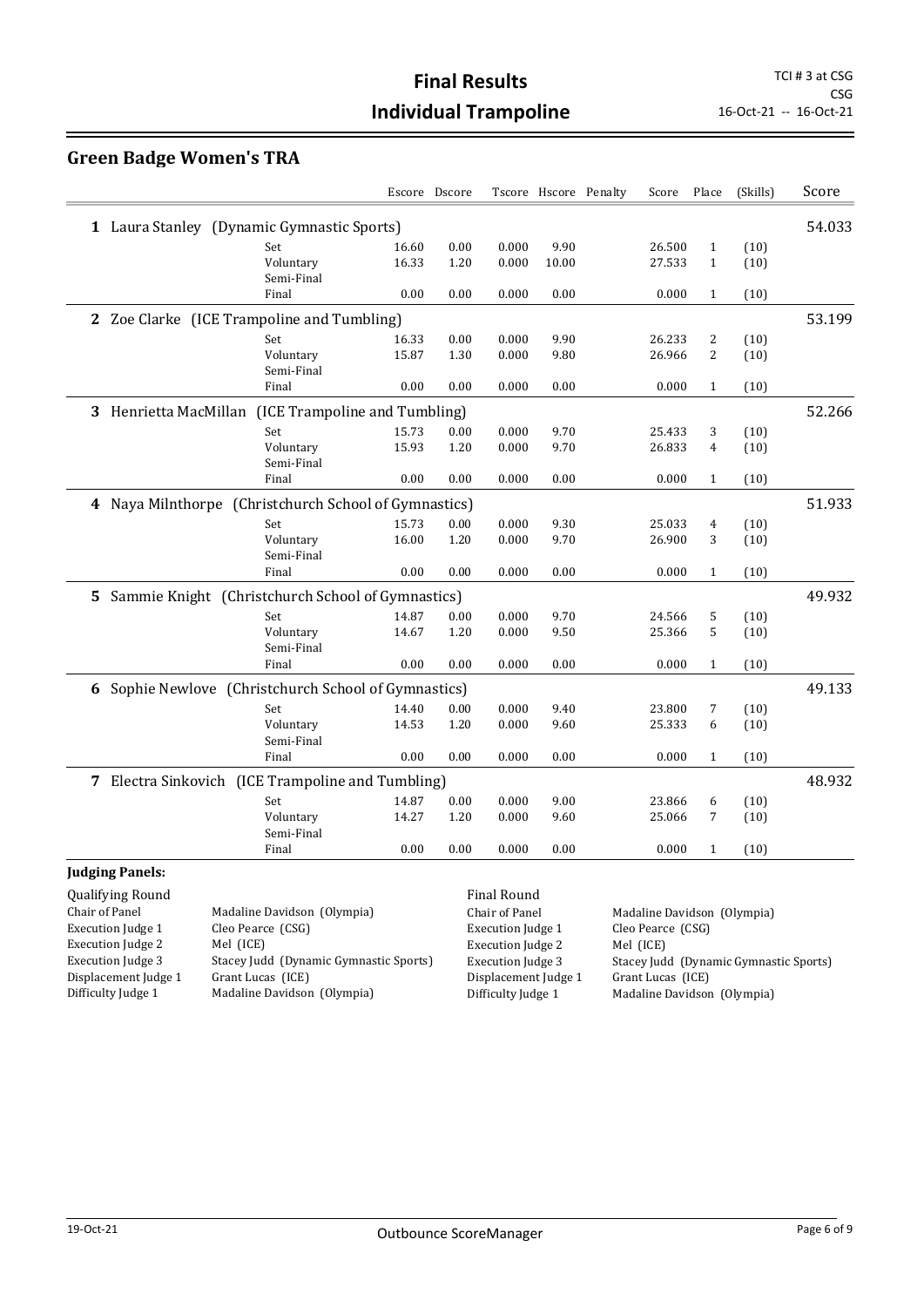# **Green Badge Men's TRA**

|                                                      |       | Escore Dscore |       |      | Tscore Hscore Penalty | Score  | Place | (Skills) | Score  |
|------------------------------------------------------|-------|---------------|-------|------|-----------------------|--------|-------|----------|--------|
| 1 Jack Snowdon (West Melton Gymnastics)              |       |               |       |      |                       |        |       |          | 50.966 |
| Set                                                  | 15.07 | 0.00          | 0.000 | 9.90 |                       | 24.966 | 1     | (10)     |        |
| Voluntary                                            | 15.00 | 1.20          | 0.000 | 9.80 |                       | 26.000 | 1     | (10)     |        |
| Semi-Final                                           |       |               |       |      |                       |        |       |          |        |
| Final                                                | 0.00  | 0.00          | 0.000 | 0.00 |                       | 0.000  | 1     | (10)     |        |
| 2 Meziah Rehua (Christchurch School of Gymnastics)   |       |               |       |      |                       |        |       |          | 47.966 |
| Set                                                  | 13.87 | 0.00          | 0.000 | 9.70 |                       | 23.566 | 2     | (10)     |        |
| Voluntary                                            | 13.40 | 1.20          | 0.000 | 9.80 |                       | 24.400 | 2     | (10)     |        |
| Semi-Final                                           |       |               |       |      |                       |        |       |          |        |
| Final                                                | 0.00  | 0.00          | 0.000 | 0.00 |                       | 0.000  | 1     | (10)     |        |
| 3 Alister Browne (Christchurch School of Gymnastics) |       |               |       |      |                       |        |       |          | 35.299 |
| Set                                                  | 1.33  | 0.00          | 0.000 | 9.80 |                       | 11.133 | 3     | (1)      |        |
| Voluntary                                            | 13.07 | 1.20          | 0.000 | 9.90 |                       | 24.166 | 3     | (10)     |        |
| Semi-Final                                           |       |               |       |      |                       |        |       |          |        |
| Final                                                | 0.00  | 0.00          | 0.000 | 0.00 |                       | 0.000  | 1     | (10)     |        |

#### **Judging Panels:**

Qualifying Round **Final Round Final Round**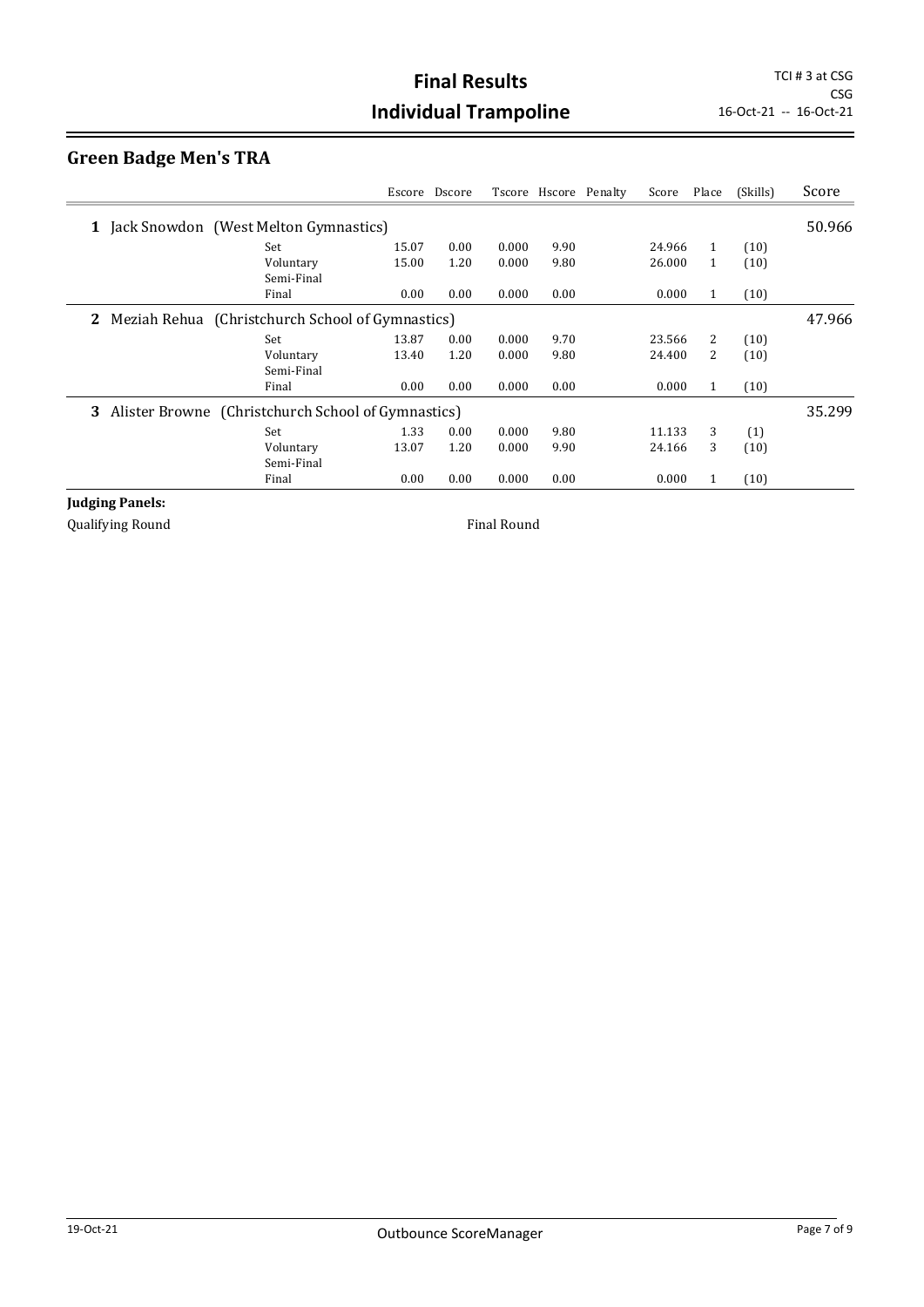CSG<br>16-Oct-21 -- 16-Oct-21

# **Yellow Badge Women's TRA**

|                                                      |       | Escore Dscore |       |       | Tscore Hscore Penalty | Score  | Place        | (Skills) | Score  |
|------------------------------------------------------|-------|---------------|-------|-------|-----------------------|--------|--------------|----------|--------|
| 1 Charlotte Williams (Olympia Gymnastic Sports)      |       |               |       |       |                       |        |              |          | 52.133 |
| Set                                                  | 15.33 | 0.00          | 0.000 | 10.00 |                       | 25.333 | $\mathbf{1}$ | (10)     |        |
| Voluntary                                            | 15.60 | 1.60          | 0.000 | 9.60  |                       | 26.800 | 3            | (10)     |        |
| Semi-Final                                           |       |               |       |       |                       |        |              |          |        |
| Final                                                | 0.00  | 0.00          | 0.000 | 0.00  |                       | 0.000  | $\mathbf{1}$ | (10)     |        |
| 2 Makayla Koppert (ICE Trampoline and Tumbling)      |       |               |       |       |                       |        |              |          | 51.833 |
| Set                                                  | 14.33 | 0.00          | 0.000 | 9.90  |                       | 24.233 | 4            | (10)     |        |
| Voluntary                                            | 16.00 | 1.70          | 0.000 | 9.90  |                       | 27.600 | $\mathbf{1}$ | (10)     |        |
| Semi-Final                                           |       |               |       |       |                       |        |              |          |        |
| Final                                                | 0.00  | 0.00          | 0.000 | 0.00  |                       | 0.000  | $\mathbf{1}$ | (10)     |        |
| 3 Tara Cruickshank (ICE Trampoline and Tumbling)     |       |               |       |       |                       |        |              |          | 51.066 |
| Set                                                  | 14.60 | 0.00          | 0.000 | 9.80  |                       | 24.400 | 3            | (10)     |        |
| Voluntary                                            | 15.07 | 1.60          | 0.000 | 10.00 |                       | 26.666 | 4            | (10)     |        |
| Semi-Final                                           |       |               |       |       |                       |        |              |          |        |
| Final                                                | 0.00  | 0.00          | 0.000 | 0.00  |                       | 0.000  | $\mathbf{1}$ | (10)     |        |
| 4 Ellie Roberts (Christchurch School of Gymnastics)  |       |               |       |       |                       |        |              |          | 50.832 |
| Set                                                  | 14.87 | 0.00          | 0.000 | 9.80  |                       | 24.666 | 2            | (10)     |        |
| Voluntary                                            | 14.67 | 1.70          | 0.000 | 9.80  |                       | 26.166 | 6            | (10)     |        |
| Semi-Final                                           |       |               |       |       |                       |        |              |          |        |
| Final                                                | 0.00  | 0.00          | 0.000 | 0.00  |                       | 0.000  | $\mathbf{1}$ | (10)     |        |
| 5 Ami Watson (Christchurch School of Gymnastics)     |       |               |       |       |                       |        |              |          | 50.099 |
| Set                                                  | 13.93 | 0.00          | 0.000 | 9.60  |                       | 23.533 | 7            | (10)     |        |
| Voluntary                                            | 15.27 | 1.80          | 0.000 | 9.50  |                       | 26.566 | 5            | (10)     |        |
| Semi-Final                                           |       |               |       |       |                       |        |              |          |        |
| Final                                                | 0.00  | 0.00          | 0.000 | 0.00  |                       | 0.000  | $\mathbf{1}$ | (10)     |        |
| 6 Ruby Albiquerge (ICE Trampoline and Tumbling)      |       |               |       |       |                       |        |              |          | 49.666 |
| Set                                                  | 14.40 | 0.00          | 0.000 | 9.40  |                       | 23.800 | 5            | (10)     |        |
| Voluntary                                            | 14.67 | 1.60          | 0.000 | 9.60  |                       | 25.866 | 7            | (10)     |        |
| Semi-Final                                           |       |               |       |       |                       |        |              |          |        |
| Final                                                | 0.00  | 0.00          | 0.000 | 0.00  |                       | 0.000  | $\mathbf{1}$ | (10)     |        |
| Skye Watson (Christchurch School of Gymnastics)<br>7 |       |               |       |       |                       |        |              |          | 48.600 |
| Set                                                  | 13.80 | 0.00          | 0.000 | 9.80  |                       | 23.600 | 6            | (10)     |        |
| Voluntary                                            | 13.80 | 1.70          | 0.000 | 9.50  |                       | 25.000 | 9            | (10)     |        |
| Semi-Final                                           |       |               |       |       |                       |        |              |          |        |
| Final                                                | 0.00  | 0.00          | 0.000 | 0.00  |                       | 0.000  | 1            | (10)     |        |
| 8 Laurice Power (Christchurch School of Gymnastics)  |       |               |       |       |                       |        |              |          | 48.032 |
| Set                                                  | 13.07 | 0.00          | 0.000 | 9.20  |                       | 22.266 | 8            | (10)     |        |
| Voluntary                                            | 15.07 | 1.80          | 0.000 | 8.90  |                       | 25.766 | 8            | (10)     |        |
| Semi-Final                                           |       |               |       |       |                       | 0.000  |              |          |        |
| Final                                                | 0.00  | 0.00          | 0.000 | 0.00  |                       |        | $\mathbf{1}$ | (10)     |        |
| 8 Shelby Miller (West Melton Gymnastics)             |       |               |       |       |                       |        |              |          | 45.932 |
| Set                                                  | 11.47 | 0.00          | 0.000 | 6.90  |                       | 18.366 | 9            | (7)      |        |
| Voluntary                                            | 16.07 | 1.60          | 0.000 | 9.90  |                       | 27.566 | 2            | (10)     |        |
| Semi-Final                                           |       |               |       |       |                       |        |              |          |        |
| Final                                                |       |               |       |       |                       |        |              | (10)     |        |

**Judging Panels:**

Qualifying Round **Final Round Final Round**